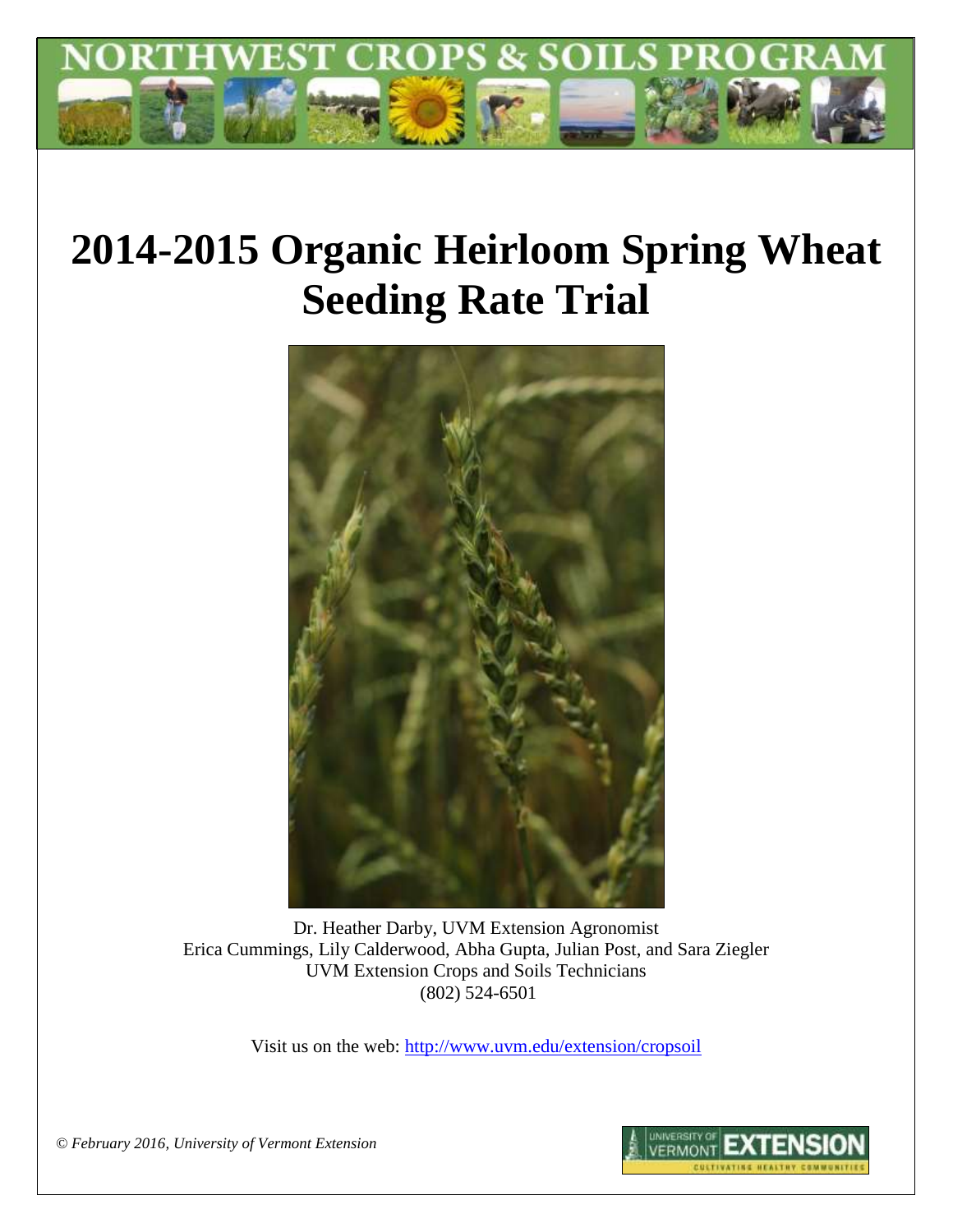#### **2014-2015 ORGANIC HEIRLOOM SPRING WHEAT SEEDING RATE TRIAL**

Dr. Heather Darby, University of Vermont Extension [Heather.Darby\[at\]uvm.edu](mailto:Heather.Darby@uvm.edu)

University of Vermont Extension began its heirloom spring wheat project in 2007 to determine whether heirloom varieties developed before 1950 could thrive in Vermont's climate. Many consumers are interested in heirloom wheat as they feel it has better flavor, while many farmers are also interested in heirloom wheat varieties as they may have superior genetics that are better adapted to the challenging growing conditions in the Northeast. Several producers have asked questions about the best agronomic practices for cultivating heirloom wheat. It is unclear if heirloom wheat will require lower seeding rates as compared to modern day varieties. Seeding rates can influence weed populations and fertility needs, as well as overall yield and quality. This report compiles research results from 2014 and 2015 trials in order to identify heirloom spring wheat seeding rate trends over multiple years. These projects were funded through the UNFI Foundation that has set a priority to **protect the biodiversity** of our seed supply and the stewardship of genetic resources of organic seed.

# **MATERIALS AND METHODS**

In 2014 and 2015 heirloom spring wheat seeding rate trials were established at Borderview Research Farm in Alburgh, Vermont. The experimental plot design was a randomized complete block split design with four replications. Seeding rate was the main plot and variety the split plot. The seedbeds in 2014 and 2015 in Alburgh were prepared by conventional tillage methods. All plots were managed with practices similar to those used by producers in the surrounding areas (Table 1). The previous crop planted in 2014 site was sod, and in 2015 the previous crop was summer annuals. Prior to planting, both trial sites were disked and spike tooth harrowed to prepare for seeding. The plots were seeded with a Great Plains NT60 Cone Seeder at seeding rates of 50, 75, 100, 125, or 150 lbs ac<sup>-1</sup> with two different heirloom varieties: Ladoga and Red Fife. Plot size was 5' x 20'. Trial was planted on 25-Apr in 2014 and on 19-Apr in 2015.

| <b>Trial Information</b>               | <b>Borderview Research Farm, Alburgh, VT</b>   |                                                |  |  |  |  |
|----------------------------------------|------------------------------------------------|------------------------------------------------|--|--|--|--|
|                                        | 2014                                           | 2015                                           |  |  |  |  |
| Soil type                              | Benson rocky silt loam                         | Benson rocky silt loam                         |  |  |  |  |
| Previous crop                          | Sod                                            | Summer annuals                                 |  |  |  |  |
| <b>Tillage operations</b>              | Fall plow, spring disk & spike<br>tooth harrow | Fall plow, spring disk & spike<br>tooth harrow |  |  |  |  |
| Row spacing (inches)                   | 6                                              | 6                                              |  |  |  |  |
| Seeding rate (lbs $ac^{-1}$ )          | 50, 75, 100, 125, & 150                        | 50, 75, 100, 125, & 150                        |  |  |  |  |
| <b>Replicates</b>                      | 4                                              | 4                                              |  |  |  |  |
| <b>Heirloom spring wheat varieties</b> | Ladoga & Red Fife                              | Ladoga & Red Fife                              |  |  |  |  |
| <b>Planting date</b>                   | $25-Apr$                                       | $19-Apr$                                       |  |  |  |  |
| <b>Harvest date</b>                    | $8-Aug$                                        | $5-Aug$                                        |  |  |  |  |
| Harvest area (feet)                    | 5 x 20                                         | 5 x 20                                         |  |  |  |  |

**Table 1. General plot management of the heirloom spring wheat seeding rate trial, 2014-2015.**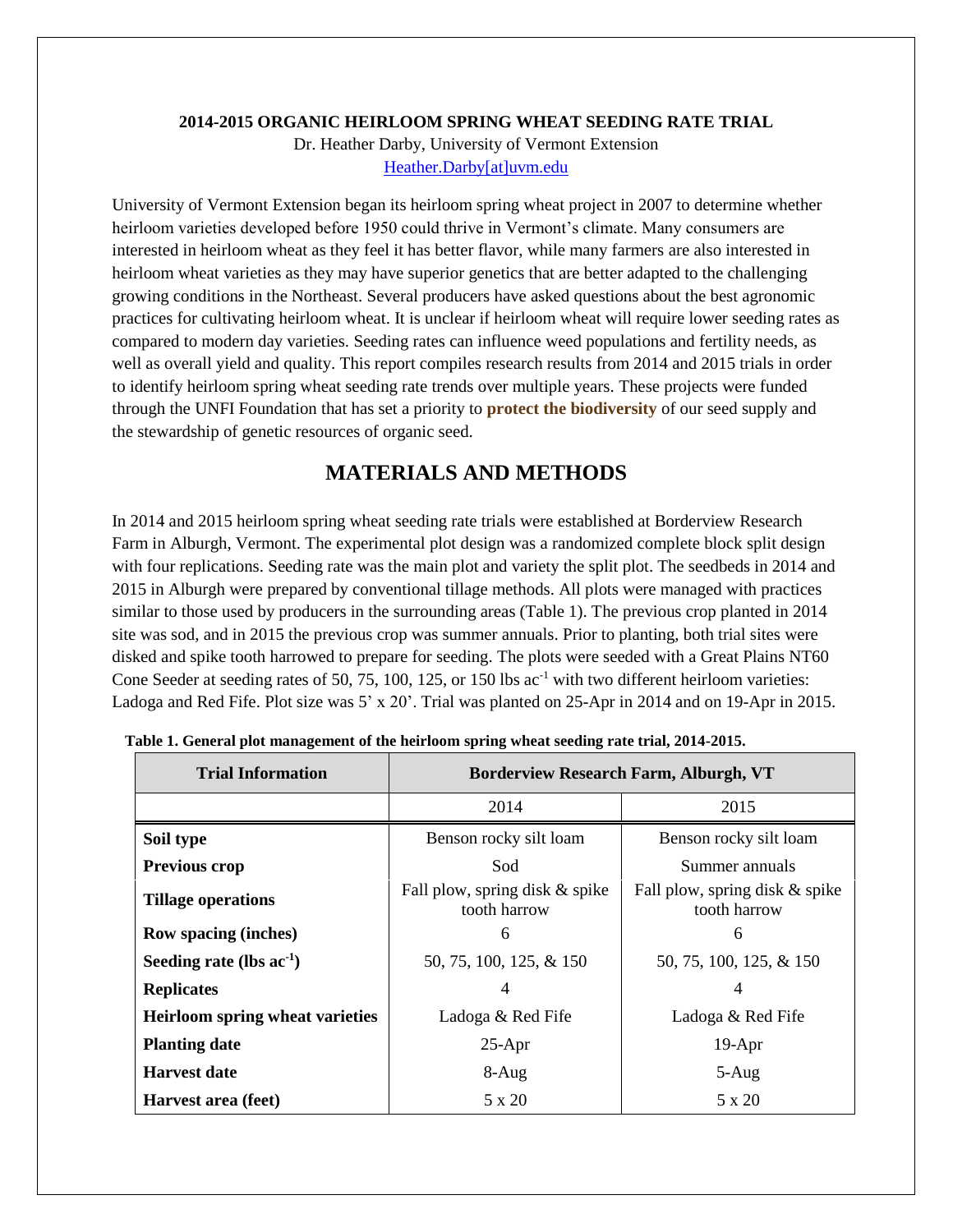In 2014, plant populations were measured on 5-Jun by taking two, 1/3-meter plant counts per plot. In 2015, plant populations were measured by taking three, 12-inch plant counts on 14-May. Prior to harvest, in both years, plant heights were measured, excluding the awns, and a visual estimate of the percentage of lodged plants were taken. Grain plots were harvested with an Almaco SPC50 plot combine on 8-Aug in 2014 and on 5-Aug in 2015, the harvest area was 5' x 20'. At the time of harvest, grain moisture, test weight, and yield were calculated.

Following harvest, seed was cleaned with a small Clipper cleaner (A.T. Ferrell, Bluffton, IN). An approximate one-pound subsample was collected to determine quality. Quality measurements included standard testing parameters used by commercial mills. Test weight was measured by the weighing of a known volume of grain. Generally, the heavier the wheat is per bushel, the higher baking quality. The acceptable test weight for bread wheat is 56-60 lbs per bushel. Once test weight was determined, the samples were then ground into flour using the Perten LM3100 Laboratory Mill. At this time, flour was evaluated for its protein content and falling number. Grains were analyzed for protein content using the Perten Inframatic 8600 Flour Analyzer. Grain protein affects gluten strength and loaf volume. Most commercial mills target 12-14% protein. Crude protein was calculated on a 12% moisture basis. The determination of falling number (AACC Method 56-81B, AACC Intl., 2000) was measured on the Perten FN 1500 Falling Number Machine. The falling number is related to the level of sprout damage that has occurred in the grain. It is measured by the time it takes, in seconds, for a stirrer to fall through a slurry of flour and water to the bottom of the tube. Falling numbers greater than 350 indicate low enzymatic activity and sound quality wheat. A falling number lower than 200 indicates high enzymatic activity and poor quality wheat. Deoxynivalenol (DON) analysis was analyzed using Veratox DON 5/5 Quantitative test from the NEOGEN Corp. This test has a detection range of 0.5 to 5 ppm. Samples with DON values greater than 1 ppm are considered unsuitable for human consumption.

All data was analyzed using a mixed model analysis where replicates were considered random effects. The LSD procedure was used to separate seeding rate means when the F-test was significant (P< 0.10).

Variations in yield and quality can occur because of variations in genetics, soil, weather and other growing conditions. Statistical analysis makes it possible to determine whether a difference among varieties is real or whether it might have occurred due to other variations in the field. At the bottom of each table, a LSD value is presented for each variable (e.g. yield). Least Significant Differences at the 10% level of probability are shown. Where the difference between two varieties within a column is equal to or greater than the LSD value at the bottom of the column, you can be sure in 9 out of 10 chances that there is a real difference between the two varieties. In the example below, variety A is significantly

different from variety C, but not from variety B. The difference between A and B is equal to 725, which is less than the LSD value of 889. This means that these varieties did not differ in yield. The difference between A and C is equal to 1454, which is greater than the LSD value of 889. This means that the yields of these varieties were significantly different from one another. The asterisk indicates that variety B was not significantly lower than the top yielding variety

| <b>Variety</b> | Yield |
|----------------|-------|
| A              | 3161  |
| B              | 3886* |
| C              | 4615* |
| LSD            | 889   |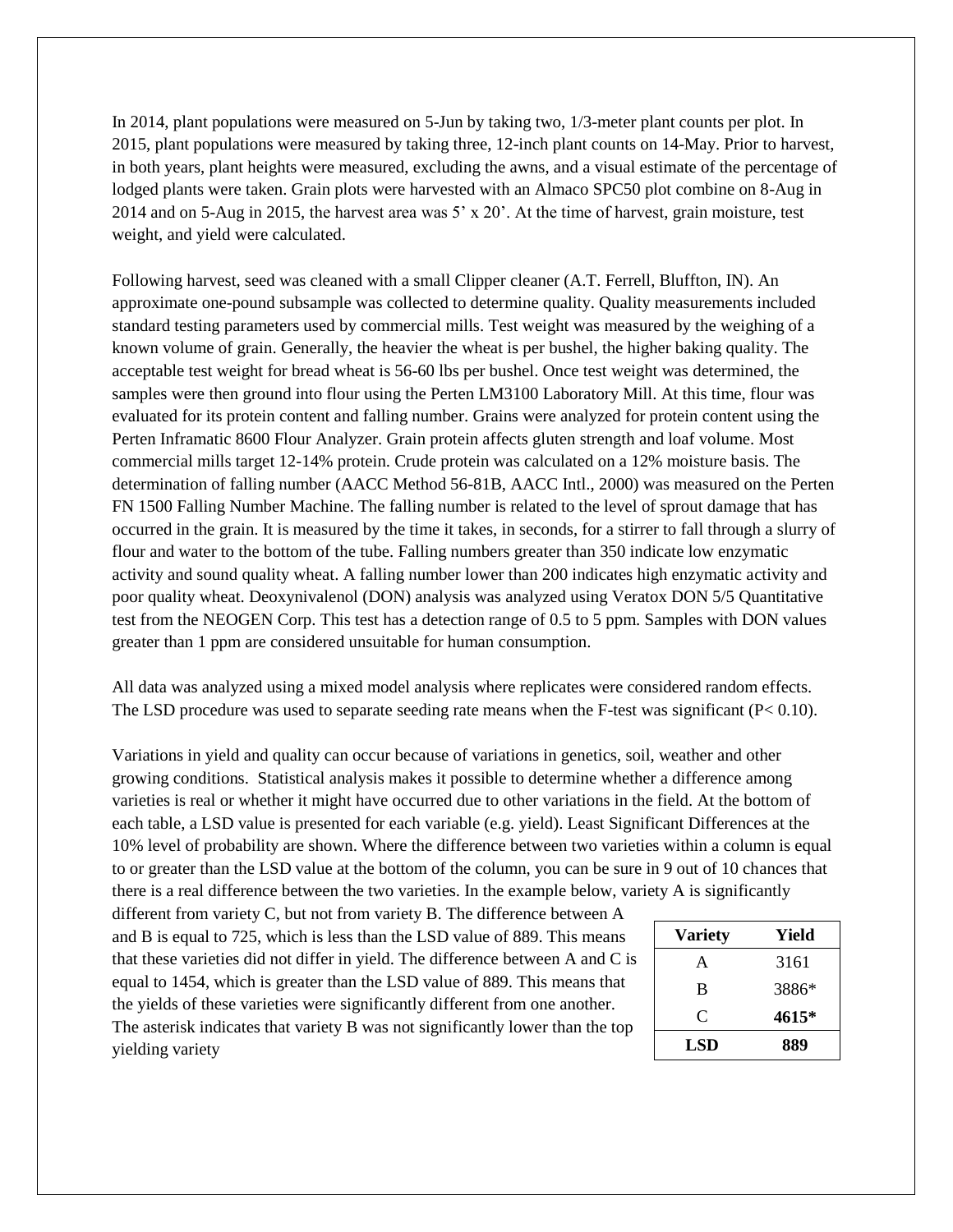# **RESULTS**

Seasonal precipitation and temperatures were recorded with a Davis Instruments Vantage Pro2 with Weatherlink data logger on site in Alburgh, VT (Table 2, Table 3). The 2014 growing season experienced lower than normal temperatures in April, July, and August with above average temperatures in May and June. There was above average rainfall throughout the growing season which equaled 6.44 inches above normal perception levels. From April to August, there was an accumulation of 4440 Growing Degree Days (GDDs) in Alburgh, VT, which is 52 GDDs lower than the 30-year average.

| <b>T</b> were $\blacksquare$ . The procedure the proceduration building $\blacksquare$ to the contract $\blacksquare$ , to $\blacksquare$ , the set if |         |            |      |            |         |  |  |  |  |  |
|--------------------------------------------------------------------------------------------------------------------------------------------------------|---------|------------|------|------------|---------|--|--|--|--|--|
| Alburgh, VT                                                                                                                                            | Apr     | <b>May</b> | Jun  | <b>Jul</b> | Aug     |  |  |  |  |  |
| Average Temperature (F)                                                                                                                                | 43.0    | 57.4       | 66.9 | 69.7       | 67.6    |  |  |  |  |  |
| Departure from Normal                                                                                                                                  | $-1.80$ | 1.00       | 1.10 | $-0.90$    | $-1.20$ |  |  |  |  |  |
|                                                                                                                                                        |         |            |      |            |         |  |  |  |  |  |
| Precipitation (inches) *                                                                                                                               | 4.34    | 4.90       | 6.09 | 5.15       | 3.98    |  |  |  |  |  |
| Departure from Normal                                                                                                                                  | 1.52    | 1.45       | 2.40 | 1.00       | 0.07    |  |  |  |  |  |
|                                                                                                                                                        |         |            |      |            |         |  |  |  |  |  |
| Growing Degree Days (base 32)                                                                                                                          | 330     | 789        | 1041 | 1171       | 1108    |  |  |  |  |  |
| Departure from Normal                                                                                                                                  | $-53.9$ | 32.8       | 27.3 | $-26.9$    | $-31.0$ |  |  |  |  |  |

**Table 2. Temperature and precipitation summary for Alburgh, VT, 2014.** 

Based on weather data from Davis Instruments Vantage Pro2 with Weatherlink data logger. Historical averages are for 30 years of NOAA data (1981-2010) from Burlington, VT.

In 2015, the growing season was marked by lower than normal temperatures in April, June, and July and higher than normal rainfall in June. From April to August, there was an accumulation of 4613 Growing Degree Days (GDDs) which is 50 GDDs above the 30-year average. Overall rainfall was 8.12 inches below seasonal norm of 18.02 inches (Apr-Aug).

| Alburgh, VT                       | Apr     | <b>May</b> | Jun    | Jul     | Aug     |
|-----------------------------------|---------|------------|--------|---------|---------|
| Average temperature $(^{\circ}F)$ | 43.4    | 61.9       | 63.1   | 70.0    | 69.7    |
| Departure from normal             | $-1.4$  | 5.5        | $-2.7$ | $-0.6$  | 0.9     |
|                                   |         |            |        |         |         |
| Precipitation (inches)            | 0.09    | 1.94       | 6.42   | 1.45    | 0.00    |
| Departure from normal             | $-2.73$ | $-1.51$    | 2.73   | $-2.70$ | $-3.91$ |
|                                   |         |            |        |         |         |
| Growing Degree Days (base 32°F)   | 373     | 930        | 938    | 1188    | 1184    |
| Departure from normal             | $-11$   | 174        | $-76$  | $-10$   | 45      |

**Table 3. Temperature and precipitation summary for Alburgh, VT, 2015.**

Based on weather data from a Davis Instruments Vantage Pro2 with WeatherLink data logger. Historical averages are for 30 years of NOAA data (1981-2010) from Burlington, VT.

#### *Seeding Rate x Year Interaction*

There was a significant interaction between seeding rate and year for DON concentration (Figure 1). This interaction indicates that seeding rate responded differently between years in terms of DON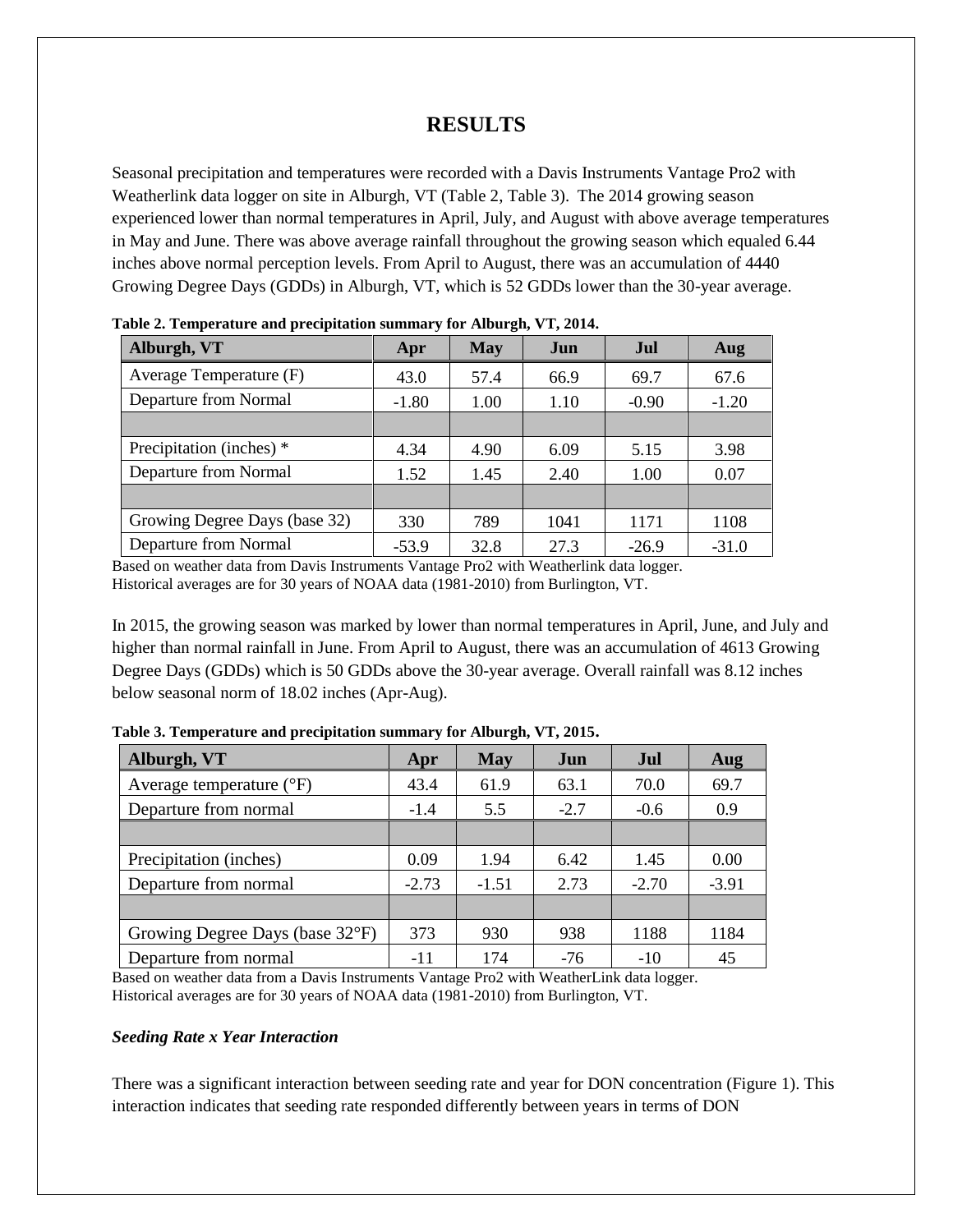concentrations. This was likely due to differences in weather between years. The 2015 growing season was more conducive for Fusarium head blight infection as compared to 2014. In 2014, there was little variation of DON concentration between seeding rates and all were less than 1 ppm. In 2015, the lowest seeding rate (50 lbs ac<sup>-1</sup>) had the highest DON concentration, above 4 ppm. In general, as the seeding rates increased the DON concentrations decreased. Additional years of research should be conducted to further determine if the concentration of DON is reduced by higher seeding rates.



**Figure 1. Seeding rate by year interaction of Deoxynivalenol (DON) concentration, Alburgh, VT, 2014-2015.** 

### *Impact of Year*

There were significant differences in plant population and the amount of lodging between years (Table 4). 2015 had the highest plant populations (1,224,036 plants ac<sup>-1</sup>), the tallest overall plant heights (44.9 inches) and the least amount of lodging (2.00%) compared to the 2014 trial year.

| Table 4. The impact of the year on plant populations, heights, and lodging, Alburgh, VT 2014-2015. |
|----------------------------------------------------------------------------------------------------|
|----------------------------------------------------------------------------------------------------|

| Year       | <b>Plant population</b> | <b>Plant height</b> | Lodging |  |  |
|------------|-------------------------|---------------------|---------|--|--|
|            | plants $ac^{-1}$        | inches              | $\%$    |  |  |
| 2014       | 941,622                 | 43.2                | 10.8    |  |  |
| 2015       | 1,224,036               | 44.9                | 2.00    |  |  |
| LSD(0.10)  | 116,974                 | <b>NS</b>           | 4.99    |  |  |
| Trial mean | ,082,829                | 44.1                | 6.38    |  |  |

Values shown in **bold** are of the highest value or top performing.

NS - None of the varieties were significantly different from one another.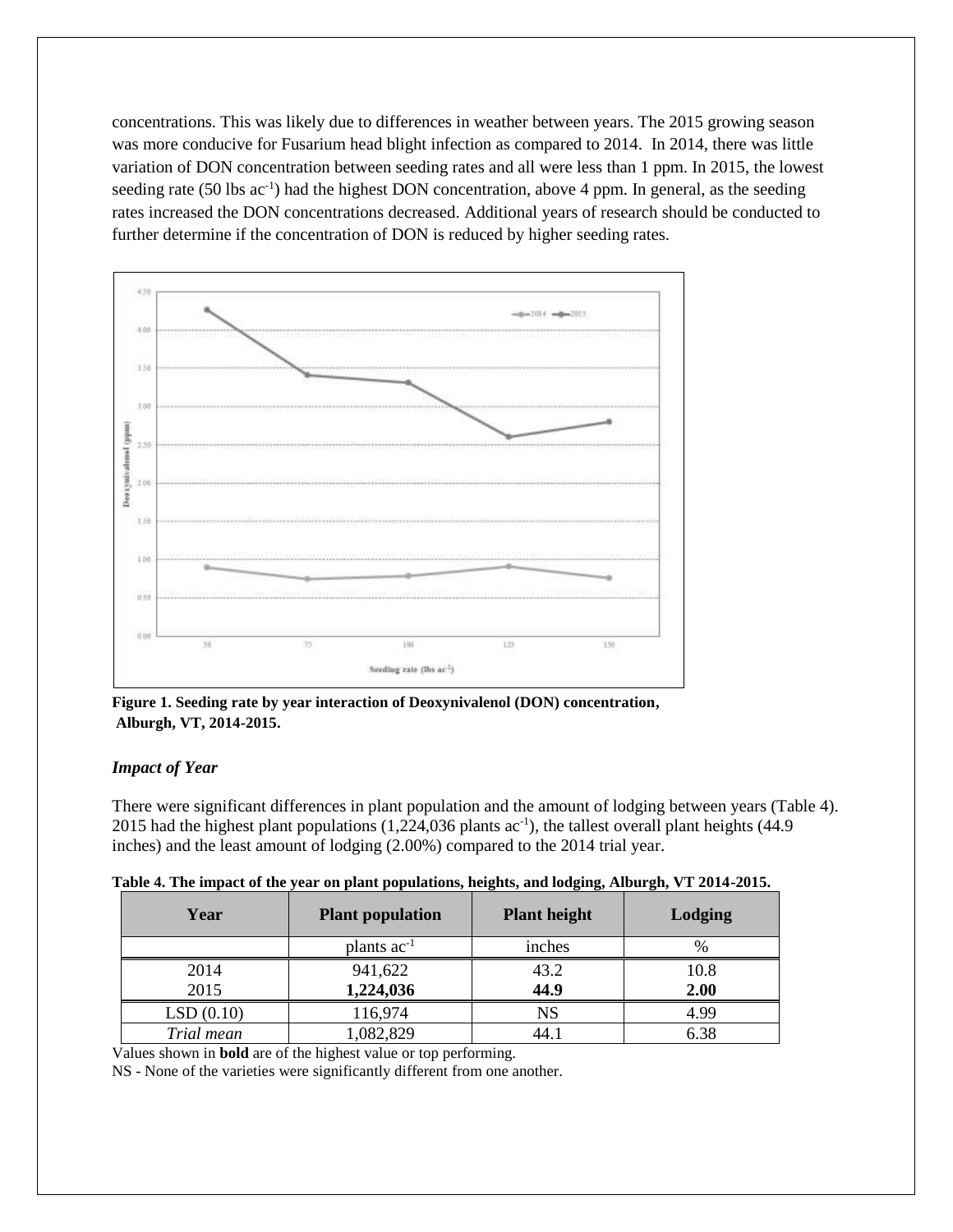Spring heirloom wheat yield, harvest moisture, test weight, crude protein and DON concentration were significantly different between years (Table 5, Figure 2). The 2015 trial year yielded highest with 1584 lbs  $ac<sup>-1</sup>$  compared to the 2014 yield of 1133 lbs  $ac<sup>-1</sup>$ . The lowest harvest moisture between years was 2015 (15.6%). Both trial years had harvest moistures above 14%, the moisture necessary for grain storage, so therefore had to be dried down. 2015 also had the highest overall test weight of 55 lbs bu<sup>-1</sup>. Neither trial year met industry standards of 60 lbs bu<sup>-1</sup> for test weight. The 2014 trial year had the highest overall crude protein level of 13.5%, meeting commercial baking standards of 12 -14% protein, the 2015 protein content did not meet industry standards. The lowest DON concentration was in 2014 (0.82 ppm) compared to 3.28 ppm in 2015.

| Year       | Yield @<br>13.5%<br>moisture | <b>Harvest</b><br>moisture | <b>Test</b><br>weight  | Crude protein<br>@ 12%<br>moisture | <b>Falling</b><br>number | <b>DON</b> |
|------------|------------------------------|----------------------------|------------------------|------------------------------------|--------------------------|------------|
|            | $lbs$ ac <sup>-1</sup>       | $\frac{0}{0}$              | $lbs$ bu <sup>-1</sup> | %                                  | seconds                  | ppm        |
| 2014       | 1133                         | 20.1                       | 51.9                   | 13.5                               | 293                      | 0.82       |
| 2015       | 1584                         | 15.6                       | 55.0                   | 11.1                               | 301                      | 3.28       |
| LSD(0.10)  | 191                          | 0.30                       | 0.50                   | 0.25                               | <b>NS</b>                | 0.26       |
| Trial mean | 1358                         | 17.8                       | 53.5                   | 12.3                               | 297                      | 2.05       |

**Table 5. The impact of the year on wheat harvest and quality, Alburgh, VT, 2014-2015.** 

Values shown in **bold** are of the highest value or top performing.

NS - None of the varieties were significantly different from one another.



**Figure 2. Yield and protein of heirloom spring wheat varieties based on year, Alburgh, VT, 2014-2015.** 

Varieties with the same letter are not significantly different from one another.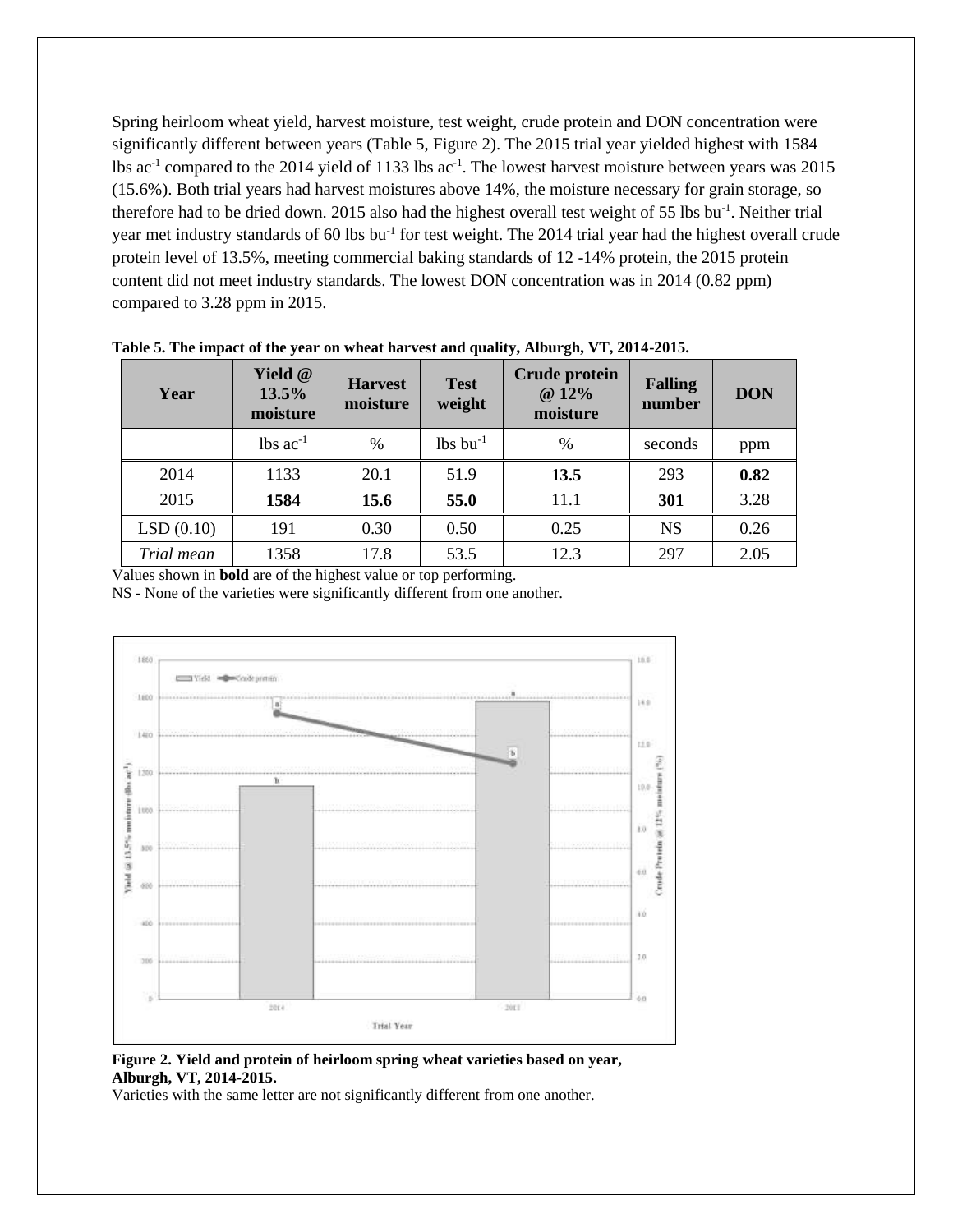#### *Seeding Rate*

There were no signifcant differences in plant populations, plant height or lodging across seeding rates in the combined data from 2014-2015 (Table 6). The highest plant population  $(1,402,995$  plants ac<sup>-1</sup>) was the highest seeding rate (150 lbs  $ac^{-1}$ ), and the lowest plant population (765,930 plants  $ac^{-1}$ ) was the lowest seeding rate  $(50 \text{ lbs } ac^{-1})$ . The tallest plants  $(45.2 \text{ inches})$  were measured in the lowest seeding rate while the shortest plants (42.9 inches) were in the highest seeding rate  $(150 \text{ lbs } ac^{-1})$ . The least amount of lodging (0.63%) was the lowest seeding rate and the most lodging (10.9%) was found in the highest seeding rate.

| <b>Seeding rate</b>    | <b>Plant population</b> | <b>Plant height</b> | Lodging   |
|------------------------|-------------------------|---------------------|-----------|
| $lbs$ ac <sup>-1</sup> | plants ac <sup>-1</sup> | inches              | $\%$      |
| 50                     | 765,930                 | 45.2                | 0.63      |
| 75                     | 1,000,065               | 44.7                | 3.75      |
| 100                    | 1,038,180               | 43.3                | 9.06      |
| 125                    | 1,206,975               | 44.1                | 7.50      |
| 150                    | 1,402,995               | 42.9                | 10.9      |
| LSD(0.10)              | NS                      | NS                  | <b>NS</b> |
| Trial mean             | 1,082,829               | 44.1                | 6.38      |

|  | Table 6. The impact of seeding rate on plant populations, heights, and lodging, Alburgh, VT 2014-2015. |  |  |  |  |  |
|--|--------------------------------------------------------------------------------------------------------|--|--|--|--|--|
|--|--------------------------------------------------------------------------------------------------------|--|--|--|--|--|

Values shown in **bold** are of the highest value or top performing.

NS - None of the varieties were significantly different from one another.

There were signicant differences in seeding rates across 2014-2015 in harvest moisture, crude protein, and DON (Table 7). However, there were no signicicant differences in yield, test weight and falling number across seeding rates. The lowest harvest mositure  $(17.4\%)$  was the highest seeding rate  $(150 \text{ lbs } ac^{-1})$  and the highest moisture  $(18.5\%)$  was found in the lowest seeding rate  $(50 \text{ lbs } ac^{-1})$ . All moistures were above the 14% moisture, necssary for long term grain storage, and therefore needed to be dried down.The highest crude protein (12.8%) was the seeding rate of 150 lbs ac<sup>-1</sup> (Figure 3). Crude protein levels for all the seeding rates met industry standards of 12-14% protein. All of the seeding rate treatments had DON levels above 1ppm and therefore were not suitable for human consumption. The seeding rate of 50 lbs ac-1 had significantly higher DON concentrations compared to all other seeding rates.

| <b>Seeding</b><br>rate | Yield @<br>13.5%<br>moisture | <b>Harvest</b><br>moisture | <b>Test</b><br>weight  | <b>Crude protein</b><br>@ 12%<br>moisture | <b>Falling</b><br>number | <b>DON</b> |
|------------------------|------------------------------|----------------------------|------------------------|-------------------------------------------|--------------------------|------------|
| $lbs$ ac <sup>-1</sup> | $lbs$ ac <sup>-1</sup>       | %                          | $lbs$ bu <sup>-1</sup> | $\%$                                      | seconds                  | ppm        |
| 50                     | 1268                         | 18.5                       | 52.7                   | 12.4                                      | 289                      | 2.58       |
| 75                     | 1351                         | 18.1                       | 53.5                   | 12.0                                      | 294                      | $2.08*$    |
| 100                    | 1377                         | $17.7*$                    | 53.8                   | 12.1                                      | 304                      | $2.05*$    |
| 125                    | 1471                         | $17.5*$                    | 53.7                   | 12.2                                      | 302                      | $1.76*$    |
| 150                    | 1325                         | $17.4*$                    | 53.6                   | 12.8                                      | 297                      | 1.78*      |
| LSD(0.10)              | <b>NS</b>                    | 0.48                       | <b>NS</b>              | 0.39                                      | <b>NS</b>                | 0.41       |
| Trial mean             | 1358                         | 17.8                       | 53.5                   | 12.3                                      | 297                      | 2.05       |

**Table 7. The impact of seeding rate on wheat harvest and quality, Alburgh, VT, 2014-2015.**

Values shown in **bold** are of the highest value or top performing.

\*Seeding rates that are not significantly different than the top performing seeding rate in a column are indicated with an asterisk**.**  NS - None of the varieties were significantly different from one another.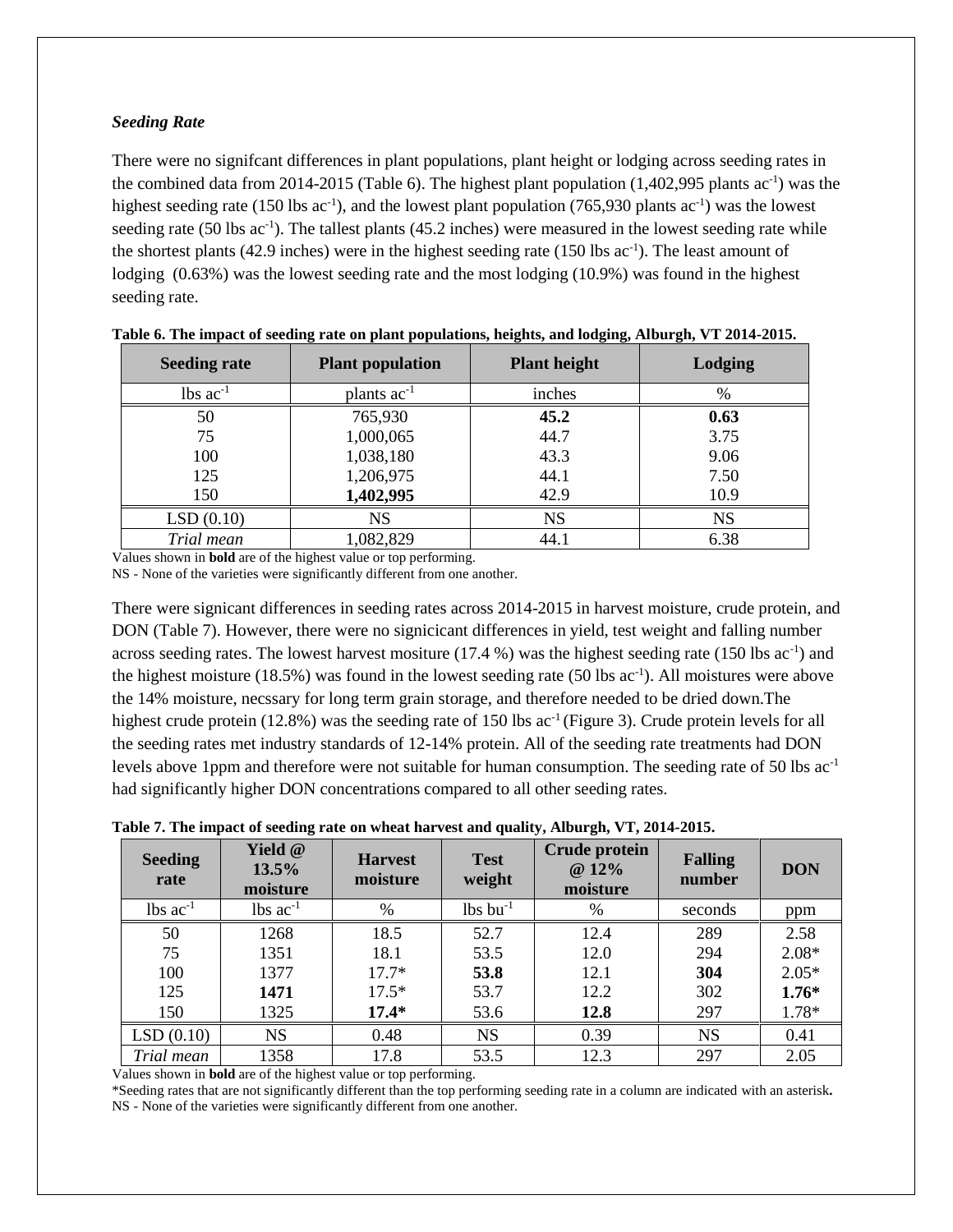Although not significantly different, the top yielding seeding rate was 125 lbs  $ac^{-1}$  (1471 lbs  $ac^{-1}$ ). The highest test weight was the seeding rate of 100 lbs  $ac^{-1}$  (53.8 lbs bu<sup>-1</sup>). All the test weights were below industry standards of 60 lbs bu<sup>-1</sup>. The seeding rate of 100 lbs  $ac^{-1}$  also had the highest falling number (304 seconds).



**Figure 3. Yield and protein of heirloom spring wheat varieties across on seeding rate, Alburgh, VT, 2014-2015.** Varieties with the same letter are not significantly different from one another.

## *Variety*

There were no significant differences between the two heirloom varieties in plant population, plant height, and lodging (Table 8).

| <b>Variety</b> | <b>Plant population</b> | <u>o oz</u><br><b>Plant height</b> | Lodging   |
|----------------|-------------------------|------------------------------------|-----------|
|                | plants $ac^{-1}$        | inches                             | $\%$      |
| Ladoga         | 1,131,834               | 44.5                               | 8.25      |
| Red Fife       | 1,033,824               | 43.7                               | 4.50      |
| LSD(0.10)      | NS                      | <b>NS</b>                          | <b>NS</b> |
| Trial mean     | 1,082,829               | 44.1                               | 6.38      |

|  |  |  |  | Table 8. The impact of variety on plant populations, heights, and lodging, Alburgh, VT 2014-2015. |  |  |  |
|--|--|--|--|---------------------------------------------------------------------------------------------------|--|--|--|
|  |  |  |  |                                                                                                   |  |  |  |

Values shown in **bold** are of the highest value or top performing.

NS - None of the varieties were significantly different from one another.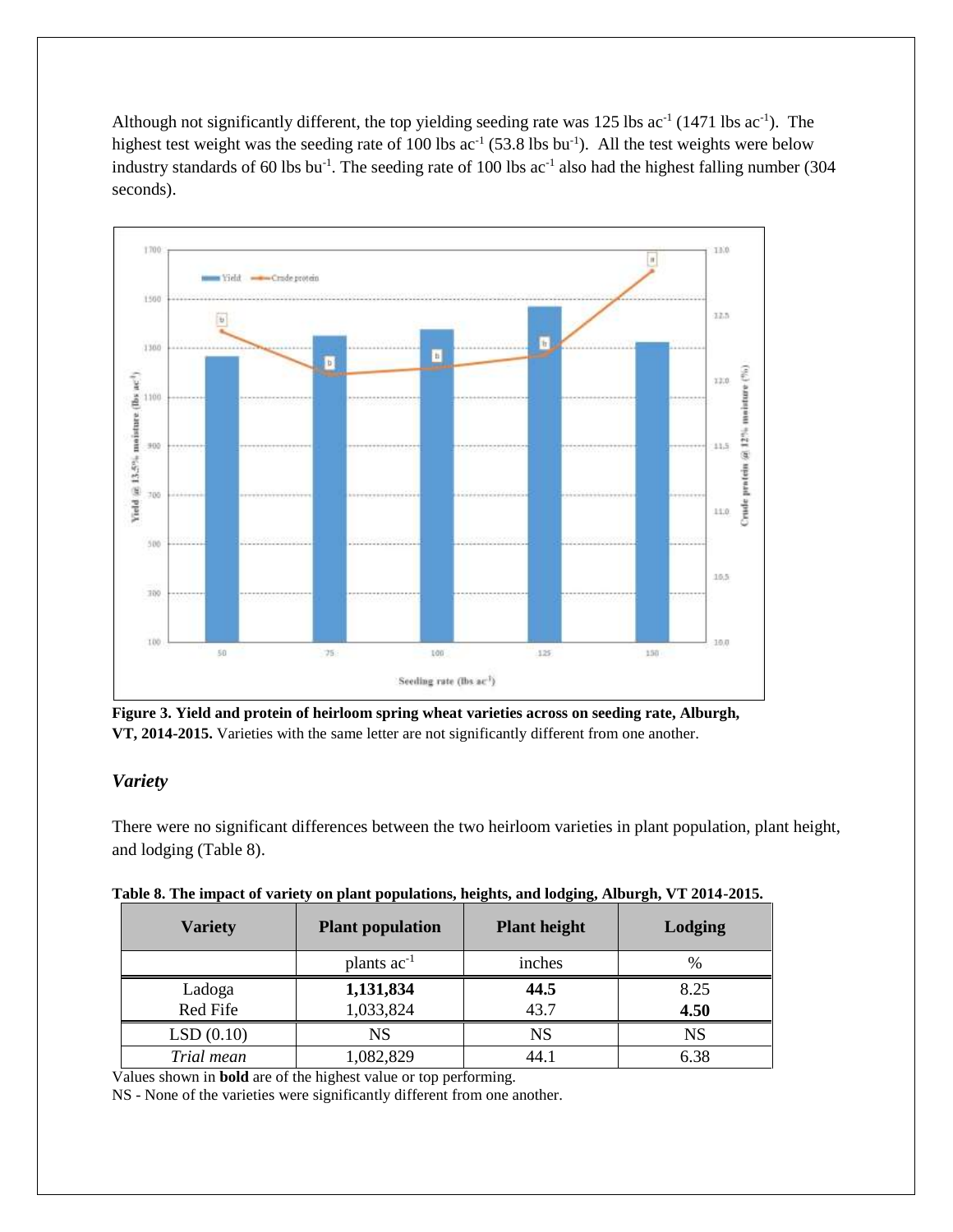| <b>Variety</b> | Yield @<br>13.5%<br>moisture | <b>Harvest</b><br>moisture | <b>Test</b><br>weight  | <b>Crude protein</b><br>@ 12%<br>moisture | <b>Falling</b><br>number | <b>DON</b> |
|----------------|------------------------------|----------------------------|------------------------|-------------------------------------------|--------------------------|------------|
|                | $lbs$ ac <sup>-1</sup>       | $\frac{0}{0}$              | $lbs$ bu <sup>-1</sup> | $\%$                                      | seconds                  | ppm        |
| Ladoga         | 1430                         | 15.9                       | 54.8                   | 12.3                                      | 323                      | 1.64       |
| Red Fife       | 1287                         | 19.8                       | 52.1                   | 12.3                                      | 271                      | 2.46       |
| LSD(0.10)      | <b>NS</b>                    | 0.30                       | 0.50                   | <b>NS</b>                                 | 10.0                     | 0.26       |
| Trial mean     | 1358                         | 17.8                       | 53.5                   | 12.3                                      | 297                      | 2.05       |

**Table 9. The impact of variety on wheat harvest and quality, Alburgh, VT, 2014-2015.** 

Values shown in **bold** are of the highest value or top performing.

NS - None of the varieties were significantly different from one another.

Harvest moisture, test weight, falling number, and DON concentration were significantly different by variety. Ladoga had the lowest harvest moisture (15.9%), highest test weight (54.8 lbs bu<sup>-1</sup>), highest falling number (323 seconds), and lowest DON concentration at 1.64 ppm. Although not significant, Ladoga also yielded the highest (1430 lbs ac<sup>-1</sup>) (Figure 4). Interestingly, both Red Fife and Ladoga had the same protein content 12.3%, meeting industry standards of 12-14%.



**Figure 4. Yield and protein of heirloom spring wheat varieties based on variety, Alburgh, VT, 2014-2015.**